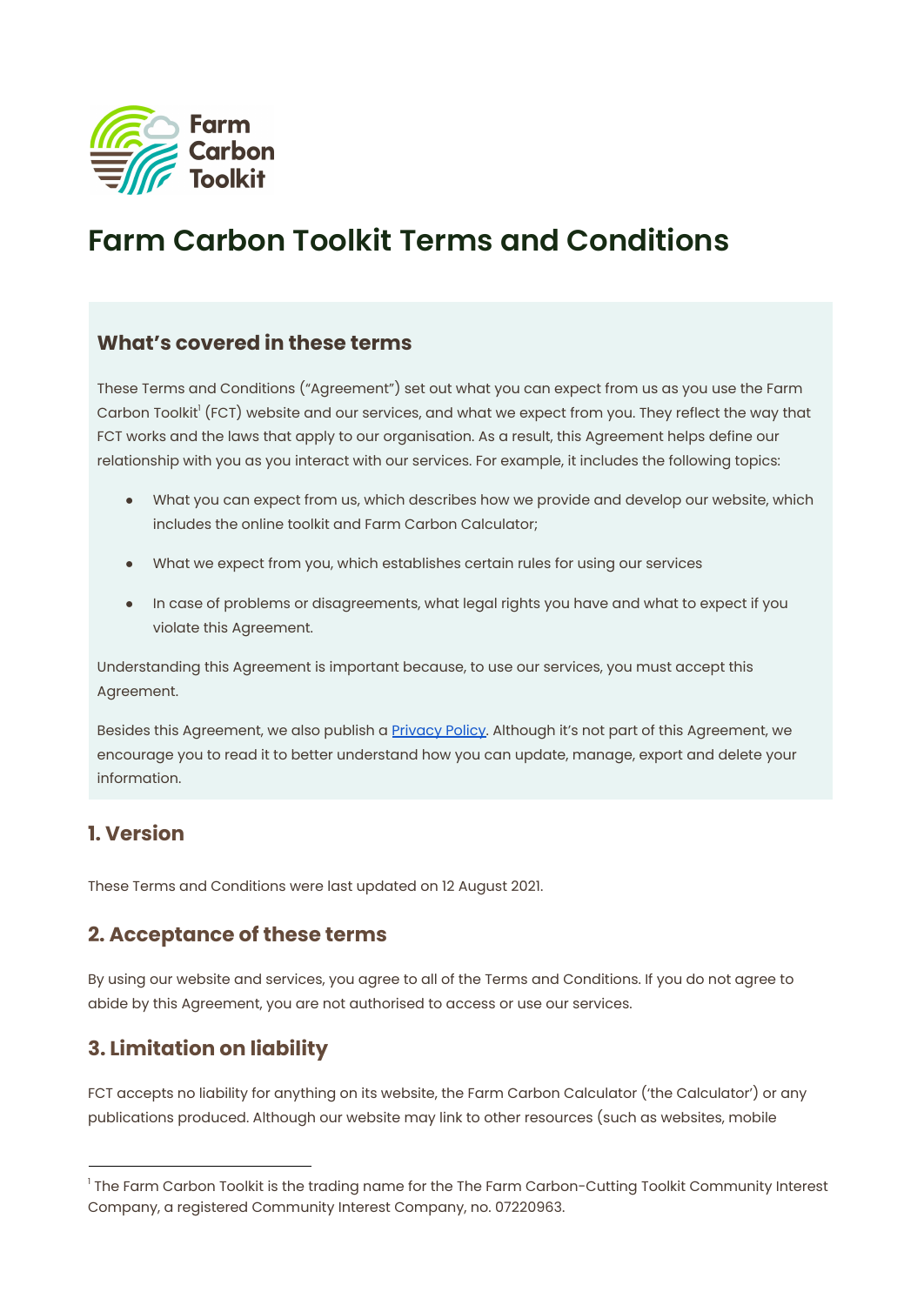applications, etc.), we are not, directly or indirectly, implying any approval, association, sponsorship, endorsement, or affiliation with any linked resource, unless specifically stated herein.

The advice offered on this website aims to support a transition towards low-carbon, sustainable farming and food production. We strive for all statements made to be based on published data and case studies and these are to our best knowledge, correct at the time of writing. No guarantee or warranty is made, expressed or implied, concerning agricultural performance as a result of using such advice.

#### **3.1 Farm Carbon Calculator Disclaimer**

FCT are not responsible for the effect that any errors in calculations or within the original data used may have on organisations or individuals. We strive to update the Calculator periodically according to the latest science and development work by the Calculator development team.

FCT does not accept any responsibility for loss occasioned to any person or organisation acting, or refraining from action, as a result of any material in the product.

#### **4. Accounts & Account Security**

If you create an account to use the Farm Carbon Calculator, you are responsible for maintaining the security of your account and you are fully responsible for all activities that occur under the account and any other actions taken in connection with it.

We may, but have no obligation to, monitor and review new accounts. Providing false contact information may result in the termination of your account. You must immediately notify us of any unauthorised uses of your account or any other breaches of security. We will not be liable for any acts or omissions by you, including any damages of any kind incurred as a result of such acts or omissions. We may suspend, disable, or delete your account (or any part thereof) if we determine that you have violated any provision of this Agreement or that your conduct or content would tend to damage our reputation and goodwill. If we delete your account for the foregoing reasons, you may not re-register for our Services. We may block your email address and Internet protocol address to prevent further registration.

#### **5. Free use of the Farm Carbon Calculator**

Anyone is welcome to use the Calculator for free provided they do so on a directly **non-commercial basis**. Examples of this would be farmers and growers using it to understand and improve the carbon footprint of their business. For commercial users, such as consultants, please see below.

The Calculator can be accessed via our website [www.farmcarbontoolkit.org.uk.](http://www.farmcarbontoolkit.org.uk/) You are permitted to download results and can access your account at any time to review past calculations, make amendments or use the Calculator for research. However, you are not permitted to make your results public, or use them for marketing purposes, without acknowledging the Farm Carbon Calculator.

Any claims made regarding the carbon credentials of your farm, products or business are made entirely at your own risk and should be made clear with the provisos stated in these Terms and Conditions. It is the user's responsibility to check their calculations have been performed correctly.

The Calculator is currently designed for UK users, but can be used by anyone, with the understanding of the geographical restrictions. We acknowledge what is not included in the Calculator (listed [here](https://farmcarbontoolkit.org.uk/carbon-calculator-resources/)) and always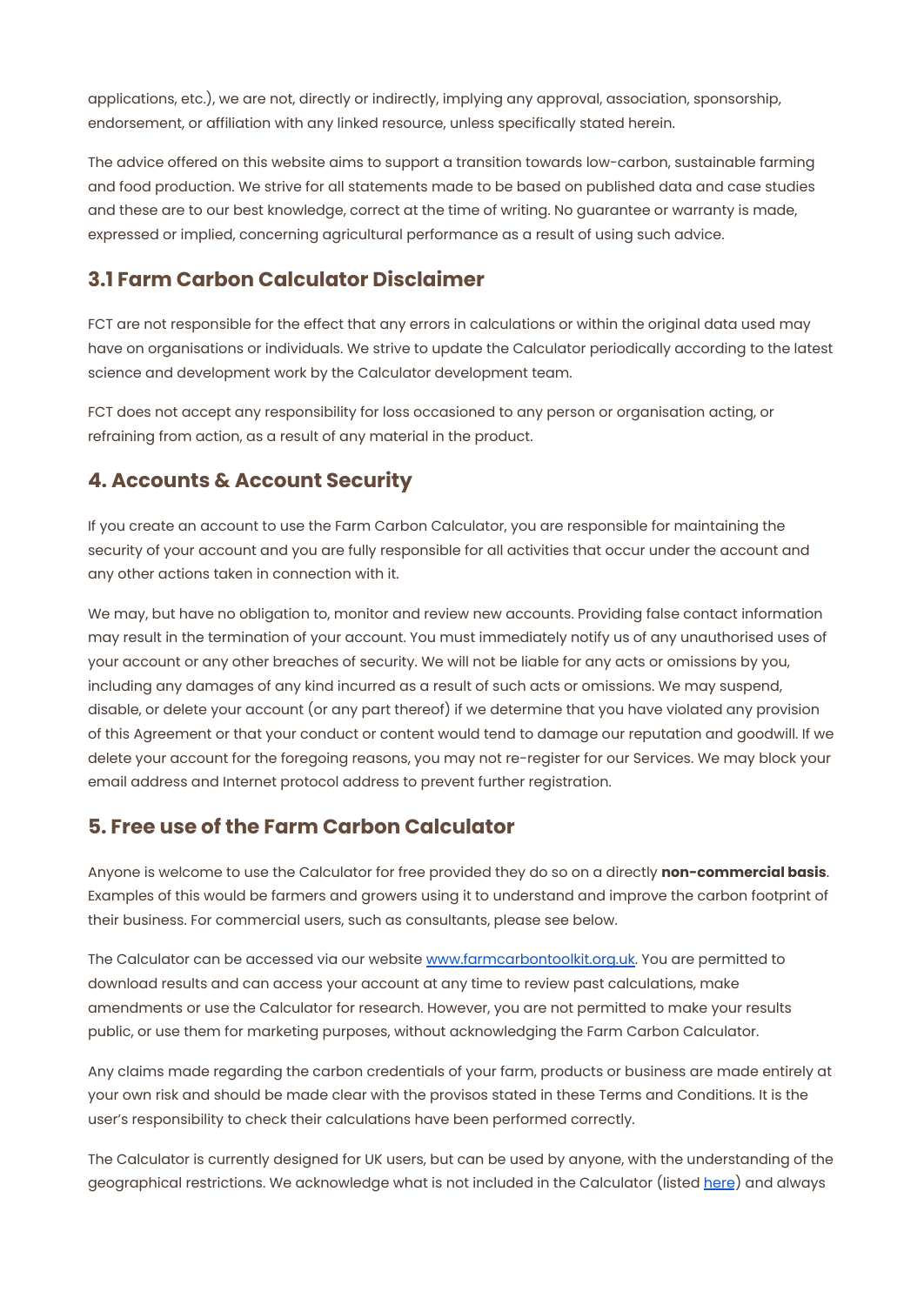welcome feedback to improve in the future. We are updating the Calculator on at least an annual basis, to reflect changes and improvements in research.

#### **6. Commercial Users of the Calculator**

Consultants and other users who are using the Calculator for profitable purposes are required to purchase an annual license from us and are **not** able to use the Calculator for free. Details about the packages for consultants are available on request, please email: [calculator@farmcarbontoolkit.org.uk.](mailto:calculator@farmcarbontoolkit.org.uk)

If any consultants or other for-profit users are found to be using the Calculator for profitable purposes, FCT will at first attempt to engage with the company or individual to pursue relevant legal fees. If that route is not successful, and as a last resort, FCT will pursue legal action to recover costs and for breach of these Terms and Conditions.

#### **7. Accuracy of Results from the Farm Carbon Calculator**

FCT makes every effort to ensure that the Calculator is as accurate as possible. The functionality and algorithms have been scrutinised and tested thoroughly. However, please note that the results of the Calculator can have an inherent degree of inaccuracy due to the following variables:

- The quality and accuracy of users' data, including the level of completeness;
- The variable nature and system complexity related to biological emissions and sequestration, in particular, from livestock, soils, and perennial crops. This is reflected in the 'Confidence level' column in the Full Results table of each report.

#### **8. Data Privacy and GDPR**

Visitors to our website may register to use our services, attend events, make a purchase, join a community or upload/download information. When you register, you may provide personal information such as your name, address, email, telephone number and other relevant information. Users of the Farm Carbon Calculator will provide various data related to their farming operation.

FCT is compliant with GDPR regulations that protect your data and rights. Further information on this can be found in our [Privacy](https://farmcarbontoolkit.org.uk/privacy-policy/) Notice. This describes the types of data we collect, for what purposes we collect it, and how it is used.

Please note that users of the Farm Carbon Calculator enter data that we store and process on secure servers. FCT is committed to maintaining the trust and confidence of all visitors to our website and users of our Calculator. We do not share any user data from the Farm Carbon Calculator that can be linked to an individual user or their business. Aggregated and anonymised data may be used by FCT for education, research, promotion and funder monitoring purposes without identifying individual farms. This database may be used to support FCT's objective to further the understanding of greenhouse gas emissions in agriculture. This is explained further in our [Privacy](https://farmcarbontoolkit.org.uk/privacy-policy/) Notice.

#### **8.1 Email Newsletter**

When you create an account for the Calculator, you are given an option to opt-in to the FCT Email Newsletter. Website users may also opt-in to our Email Newsletter from other pages on the website. We use [Mailchimp](https://mailchimp.com/) to store subscriber contact information and users can opt-out at any time, following the link at